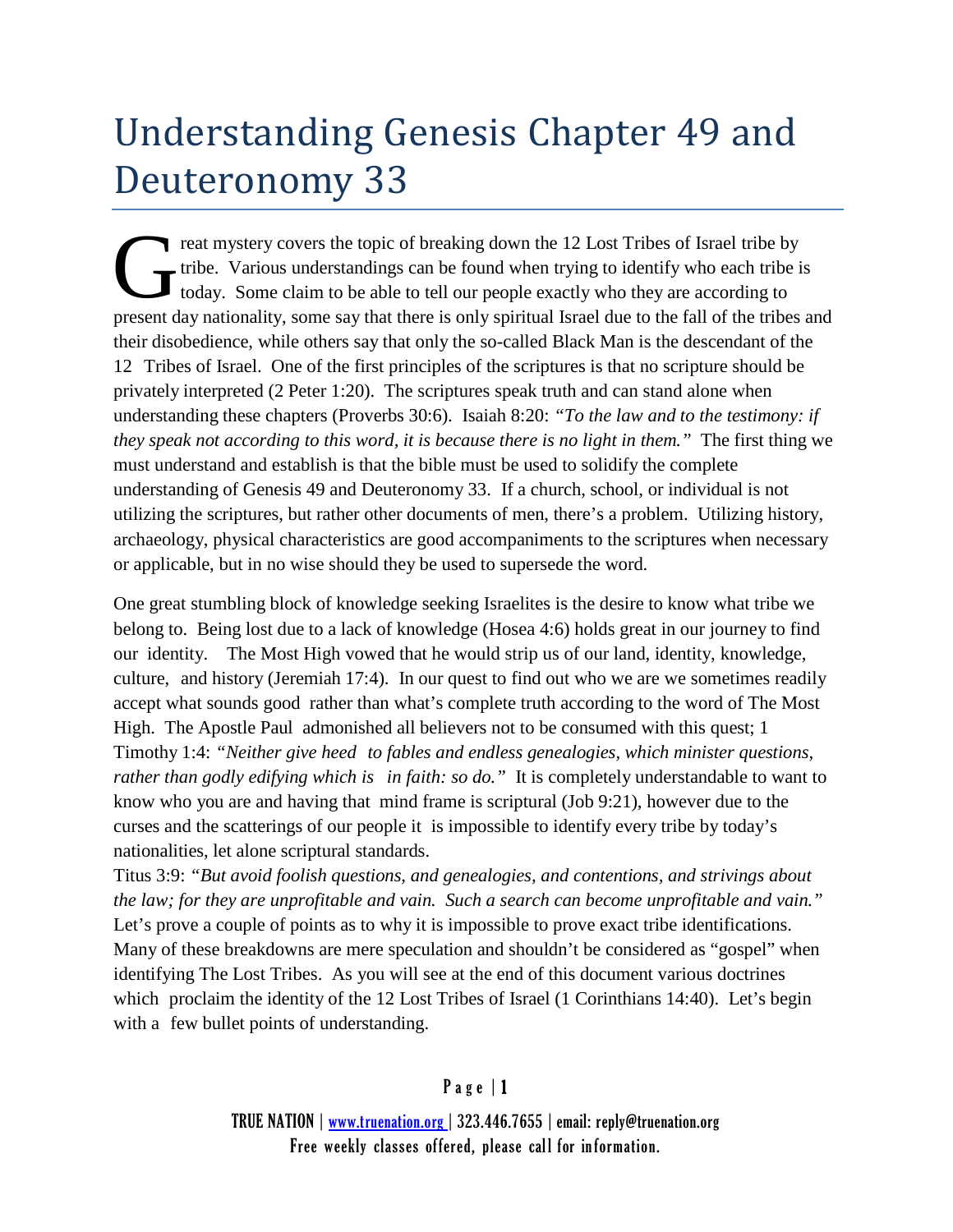Israel is scattered throughout the four corners of the earth (Zechariah 7:14, Deuteronomy 28:64, James 1:1, Leviticus 26:33, Nehemiah 1:8). Due to this fact utilizing a land mass to identify the 12 Tribes can't apply. Israel was never recognized by land mass. While we agree that Israel has been centrally located in the America's which is modern day Babylon/Egypt (Micah 4:10, Revelation 11:8, Revelation 18:4, Jeremiah 23:8) based on the curses of Deuteronomy and historical archives, that still isn't sufficient to determine each tribe's modern day nationality.

- 1. 1 Chronicles 9:1: *"So all Israel were reckoned by genealogies; and, behold, they were written in the book of the kings of Israel and Judah, who were carried away to Babylon for their transgression."* Historically Israel always kept records of birth, tribe, and kinship to avoid any confusion. Now we don't have any records of our genealogies and it is impossible to determine our tribe without them. Observe: Ezra 2:59-62: *"[59] And these were they which went up from Telmelah, Tel-harsa, Cherub, Addan, and Immer: but they could not shew their father's house, and their seed, whether they were of Israel: [60] The children of Delaiah, the children of Tobiah, the children of Nekoda, six hundred fifty and two.[61] And of the children of the priests: the children of Habaiah, the children of Koz, the children of Barzillai; which took a wife of the daughters of Barzillai the Gileadite, and was called after their name:[62] These sought their register among those that were reckoned by genealogy, but they were not found: therefore were they, as polluted, put from the priesthood."*
- 2. This is after the Babylonian captivity and the records were opened to reunite families and tribes together. Three men and their families proclaimed their lineage with the Tribe of Levi, however they weren't found in the registry and were deemed polluted due to the sanctity of the priesthood. So this proves not just anyone could claim a tribe or lineage without proper documentation and registry. Many say that the Tribe of Levi are the Haitians. According to the scriptures that can only be true by record¸ especially with the tribe of Levi! Not just anyone could claim to be a Levite, and to say that if you are of Haitian descent you're a Levite is scripturally irresponsible.
- 3. Genesis 49:1: *"And Jacob called unto his sons, and said, Gather yourselves together, that I may tell you that which shall befall you in the last days."* The key in understanding this verse is the "last days." Many say that this is speaking on present day terms, but numerous times the term "last days" is used. When exactly is the last days? Is it 2013, 1492, 1970, after the death of Yahawashi (Jesus Christ)? The term last days is used in the scriptures eleven times, many with different contextual understandings. Simply put, the term "last days" means a later time. Numerous scriptures show that last days and latter time are

## P a g e | 2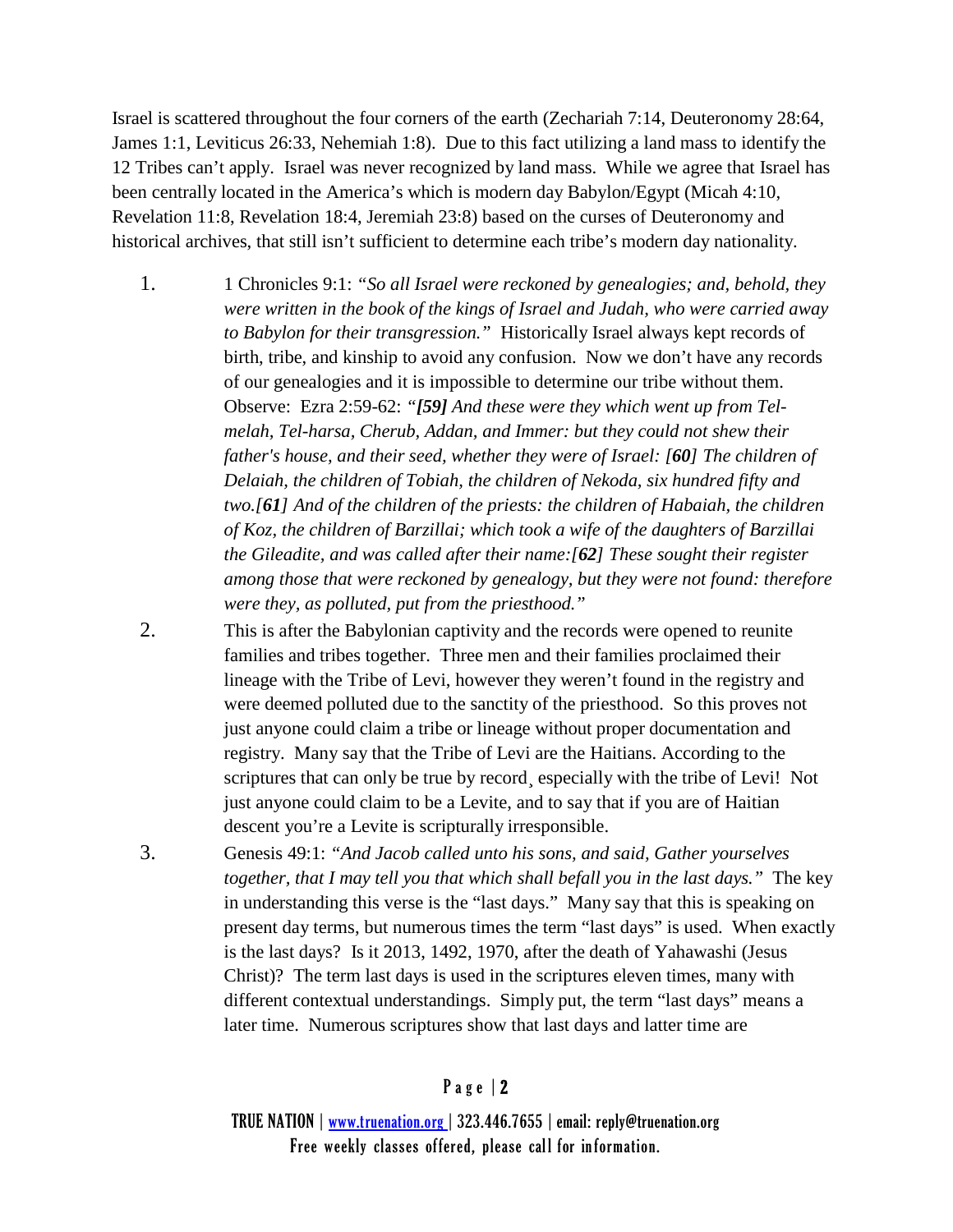synonymous (Numbers 24:14, Deuteronomy 4:30, Deuteronomy 31:29, Jeremiah 3:24, Hebrews 1:1-2). So, it's very important to understand what Jacob is telling his sons are prophetic judgments and blessings that will occur to them individually and their respective tribes at a "later time." The scriptures will clearly show when these judgments and blessings took place leaving no speculation.

4. Lastly, it's vital that we revisit the notion that a land mass can determine your tribe. Many subscribe to the understanding that if you're from a certain country or Island than your from that respective tribe.

| планиріст                  |                 |  |
|----------------------------|-----------------|--|
| <b>Negros</b>              | <b>Judah</b>    |  |
| <b>Puerto Ricans</b>       | Ephraim         |  |
| <b>Cubans</b>              | Mannaseh        |  |
| <b>Jamaica/W. Indies</b>   | Benjamin        |  |
| <b>Mexicans</b>            | <b>Issachar</b> |  |
| <b>Haitans</b>             | Levi            |  |
| <b>Hawaians/Samoans</b>    | Naphtali        |  |
| <b>Seminor Indians</b>     | Reuben          |  |
| Panama/Columbia            | Zebulun         |  |
| <b>Brazil/Argentina</b>    | Asher           |  |
| <b>Dominicans</b>          | Simeon          |  |
| <b>N. American Indians</b> | Gad             |  |

Example 1

Example 2

| $L$ <sup><math>\alpha</math></sup> $\mu$ <sub><math>\mu</math></sub> $\mu$ $\mu$ |                               |
|----------------------------------------------------------------------------------|-------------------------------|
| <b>Judah</b>                                                                     | <b>The Negros</b>             |
| <b>Benjamin</b>                                                                  | <b>West Indians</b>           |
| Levi                                                                             | <b>Haitians</b>               |
| <b>Simeon</b>                                                                    | Dominicans                    |
| <b>Zebulon</b>                                                                   | Guatemala to Panama           |
| <b>Ephraim</b>                                                                   | <b>Puerto Rican</b>           |
| <b>Manasseh</b>                                                                  | Cubans                        |
| Gad                                                                              | <b>North American Indians</b> |
| <b>Reuben</b>                                                                    | Seminole Indians              |
| <b>Naphtali</b>                                                                  | <b>Argentina to Chile</b>     |
| <b>Asher</b>                                                                     | Colombia to Uruguay           |
| <b>Issachar</b>                                                                  | <b>Mexicans</b>               |

## Page  $|3$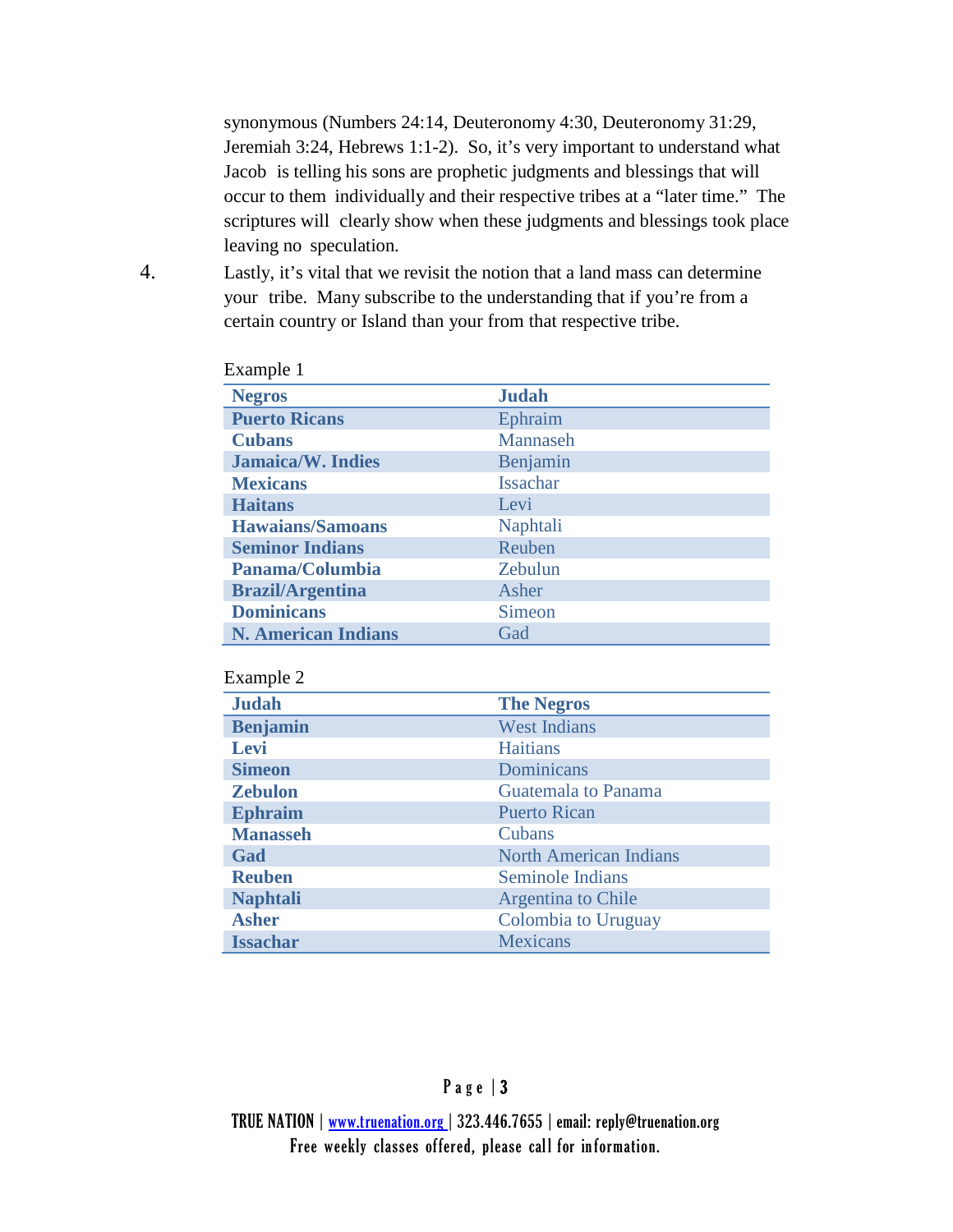| Example 3       |                         |
|-----------------|-------------------------|
| <b>Ephraim</b>  | <b>Britain</b>          |
| <b>Menasseh</b> | <b>USA</b>              |
| <b>Reuben</b>   | France                  |
| <b>Simeon</b>   | Scattered, Wales (Eire) |
| Yehudah         | Jews of Judah           |
| <b>Issachar</b> | <b>Swiss and Fins</b>   |
| <b>Zebulon</b>  | <b>Netherlands</b>      |
| Gad             | Sweden                  |
| <b>Asher</b>    | Ireland (Eire)          |
| <b>Benjamin</b> | With the Jews           |
| Dan             | Danes & Celts           |
| <b>Naphtali</b> | Norwegians              |

Again, Israel is and was always determined by genealogy and not land mass. Let's look at a historical account of the Trans-Atlantic slave trade. The scriptures and history document that primarily three tribes remained in Israel during the destruction of Jerusalem by the Romans. Those being the tribes of Judah, Benjamin, and Levi. Now according to history the slave ships docked at the east coast of Brazil, the Caribbean Islands, and the south east coast of America. These ships dropped off the slaves at every destination, so how can one say if you're of Brazilian descent your Asher, or if you're from Trinidad and Tabago your Benjamin. These tribes were all together when being dropped off! South America (primarily Brazil and Colombia) has the largest population of so-called Blacks in the western hemisphere (according to [http://en.wikipedia.org/wiki/Afro-](http://en.wikipedia.org/wiki/Afro-Latin_American%23Brazil)[Latin\\_American#Brazil\)](http://en.wikipedia.org/wiki/Afro-Latin_American%23Brazil) so how does it fare when one says the so-called black man in America is from the tribe of Judah? Or how can we say that the blessings of the lands

(agriculture, beaches, weather, etc.) of Mexico, Puerto Rico, and South America were given to the tribes as an inheritance, when The Most High clearly said we were brought here to serve bondage and not to receive blessings! (Deuteronomy Chapter 28). In fact, he advises that we depart from the ways of the Americas (Micah 2:10, Revelation 18:4).

The indigenous tribes that came to the Americas after the Assyrian Captivity [\(http://www.truenation.org/10\\_Tribes\\_Of\\_Israel.pdf\)](http://www.truenation.org/10_Tribes_Of_Israel.pdf) were still heavily into idolatry and wickedness and the Father would in no wise reward this behavior with plush lands and treasures. Rather, they were being preserved for judgment, which history and the bible proves. Again, we acknowledge the fact that the tribes were scattered and cursed and banished throughout the four corners of the earth with a vast majority settling in the Americas. There are numerous references and clues as to who the chosen people are based on cultural, historical, and archaeological records. In the book Lost **Tribes and Promised Lands by Ronald Sanders he quotes on page 364:** "Upon hearing her words they rose,  $P$  a g e  $\vert$  4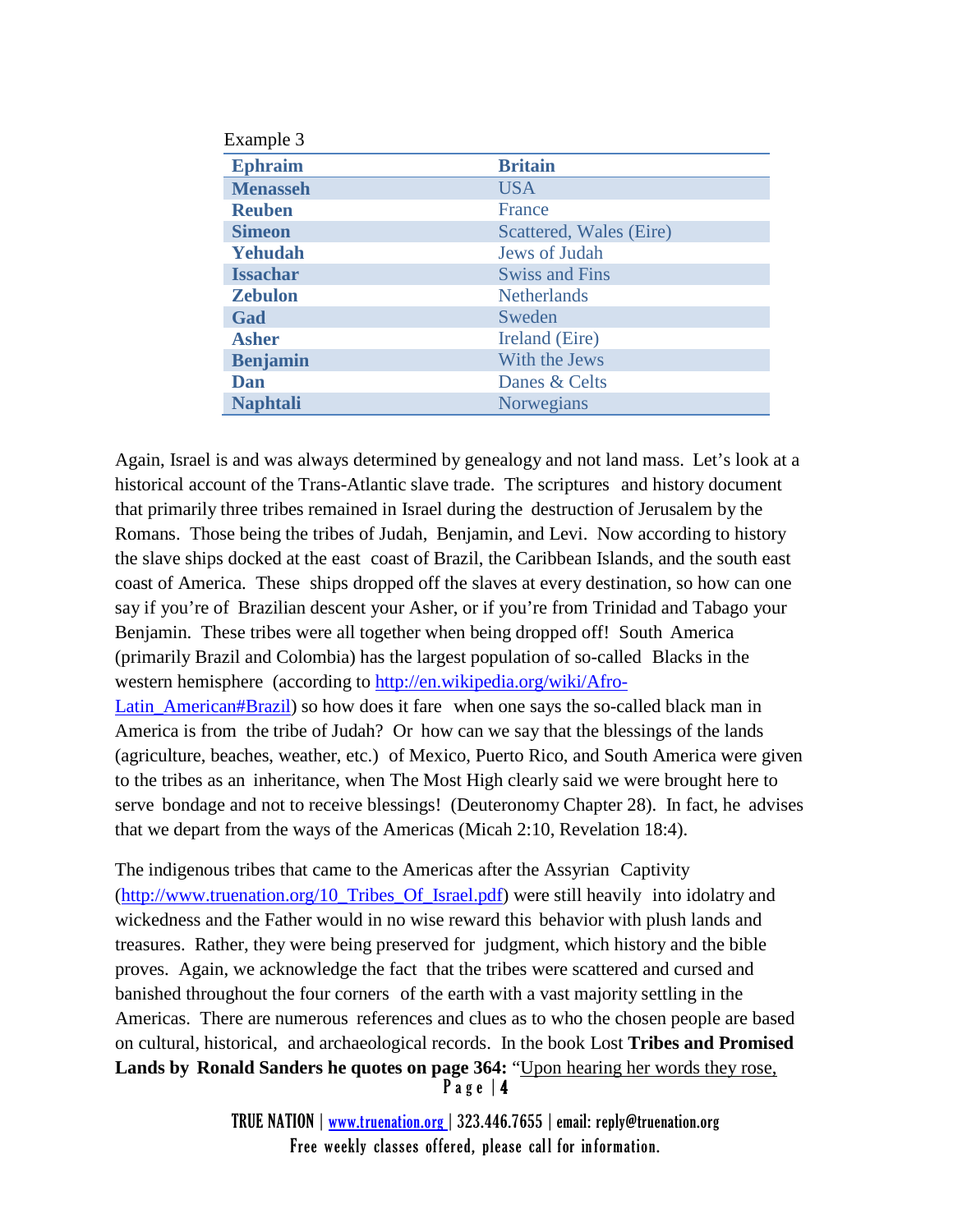went over to Montezinos and, to his utter astonishment, said:"Shema, Yisroel, Adonai Elohenu Adonai Ehod" ("Hear, O Israel, the Lord our God, The Lord is One"). They had recited, in Hebrew, the fundamental credo of Judaism." Montezinos was a Portuguese explorer who documented his travels to South America and his interactions with the indigenous peoples there. This was during the mid-1600's and Montezinos ecountered three Indians in the Country of Ecuador. Let's read a little more of his testimony continuing on page 364: "They told him that they were themselves of the tribe of Reuben and that the tribe of Joseph lived on an island nearby." According to traditional 12 Tribe breakdowns the tribes of Joseph (Ephraim and Manneseh) are of Puerto Rican and Cuban descent. Now, remember Montezinos was in Ecuador and met these indigenous tribes who acknowledged that they were of the Tribe of Reuben, however, traditional breakdowns of the Tribes say that Reuben are the Seminole Indians located in Florida, Mississippi, Alabama, and other southern region states. This can't be true according to this historian and biblical prophecy of the scattering of Israel. Another point of reference is note that they said the tribes of Joseph lived on an Island nearby; Puerto Rico and Cuba are thousands of miles away from Ecuador! The geographic locations just don't match. Let's examine another historian and traveler's account of the Indigenous peoples in the America's being the descendant of the Lost Tribes of Israel. In the book **"Indians or Jews?: An Introduction to a reprint of Manasseh Ben Israel's The Hope of Israel"** on page 57 he's quoted as saying: "Like so many others, King became passionately convinced that the Mexican Indians were in reality descendants of the Lost Ten Tribes." Edward King was an Irish antiquarian who sought out to prove that the Indigenous people of the America's were the descendants of the Lost Tribes. He concentrated much of his work in Mexico, where he provided numerous paintings, artifacts and hieroglyphics that linked the so-called Mexicans to the Israelites. Rudolph R Windsor noted in his book from **Babylon to Timbuktu** on page 84: "In the year 65 B.C. the Roman armies under General Pompey captured Jerusalem. In 70 A.D. General Vespasian and his son, Titus put an end to the Jewish state, with great slaughter. During the period of the military governors of Palestine, many outrages and atrocities were committed against the residue of the people. During the period from Pompey to Julius, it has been estimated that over 1,000,000 Jews fled into Africa, fleeing from Roman persecution and slavery.

The slave markets were full of black Jewish slaves." This historical note helps to bridge the gap between the so-called black man and the connection with Africa. There are numerous other historical and archaeological references that could be noted and it is encouraged that you continue to search form viable resources and answers. The bible depicts the Jews being people of color and different shades of brown (Song of Solomon 1:5, Revelation 1:13-15, Exodus 4:5-7, Job 30:30, Lamentations 4:7, Daniel 10:5-6, etc.), who were cursed as a nation for disobedience (Deuteronomy Chapter 28). There is no dispute regarding the

### P a g e | 5